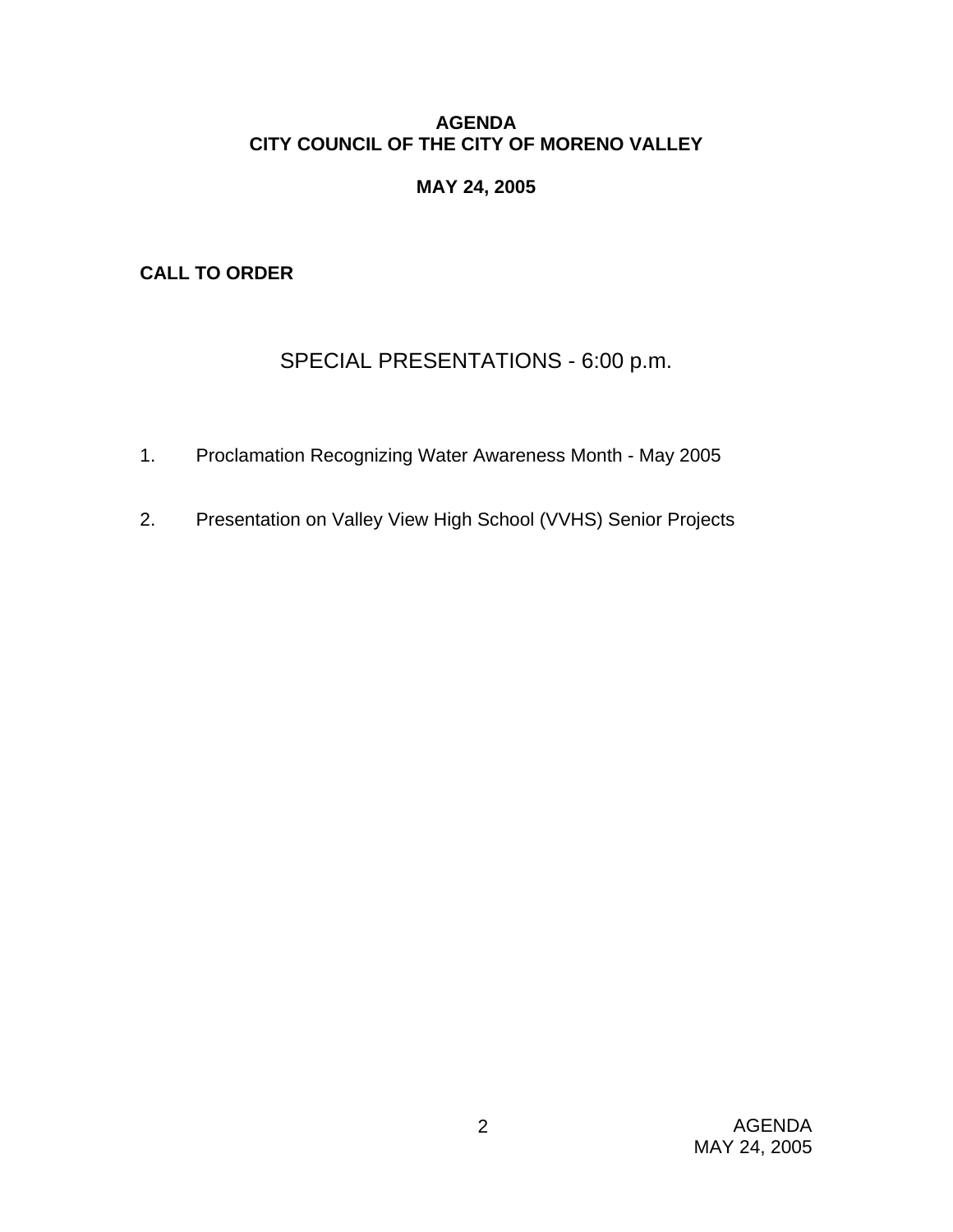#### **AGENDA JOINT MEETING OF THE CITY COUNCIL OF THE CITY OF MORENO VALLEY MORENO VALLEY COMMUNITY SERVICES DISTRICT COMMUNITY REDEVELOPMENT AGENCY OF THE CITY OF MORENO VALLEY AND THE BOARD OF LIBRARY TRUSTEES**

#### **REGULAR MEETING - 6:30 P.M. MAY 24, 2005**

**CALL TO ORDER** (Joint Meeting of the City Council of the City of Moreno Valley, Moreno Valley Community Services District, Community Redevelopment Agency of the City of Moreno Valley and the Board of Library Trustees - actions taken at the Joint Meeting are those of the Agency indicated on each Agenda item)

#### **PLEDGE OF ALLEGIANCE**

**INVOCATION** – Dr. A. Dale Lacquement, Faith Baptist Church

**ROLL CALL** 

# **INTRODUCTIONS**

# **INTRODUCTION OF NEW STAFF MEMBERS**

PUBLIC COMMENTS **ON MATTERS ON THE AGENDA** WILL BE TAKEN UP AS THE ITEM IS CALLED FOR BUSINESS, BETWEEN STAFF'S REPORT AND CITY COUNCIL DELIBERATION (SPEAKER SLIPS MAY BE TURNED IN UNTIL THE ITEM IS CALLED FOR BUSINESS.) Those wishing to speak should submit a BLUE speaker slip to the Bailiff. There is a three-minute limit per person. All remarks and questions shall be addressed to the presiding officer or to the City Council and not to any individual Council member, staff member or other person.

PUBLIC COMMENTS **ON MATTERS NOT ON THE AGENDA** UNDER THE JURISDICTION OF THE CITY COUNCIL WILL BE HEARD PRIOR TO CITY COUNCIL REPORTS AND CLOSING COMMENTS. IN THE EVENT THAT THE AGENDA ITEM FOR SUCH PUBLIC COMMENTS HAS NOT BEEN CALLED BY 9:00 P.M., IT SHALL BE CALLED AS THE NEXT ITEM OF BUSINESS FOLLOWING THE CONCLUSION OF ANY ITEM BEING HEARD AT 9:00 P.M. Those wishing to speak should submit a BLUE speaker slip to the Bailiff. There is a three-minute limit per person. All remarks and questions shall be addressed to the presiding officer or to the City Council and not to any individual Council member, staff member or other person.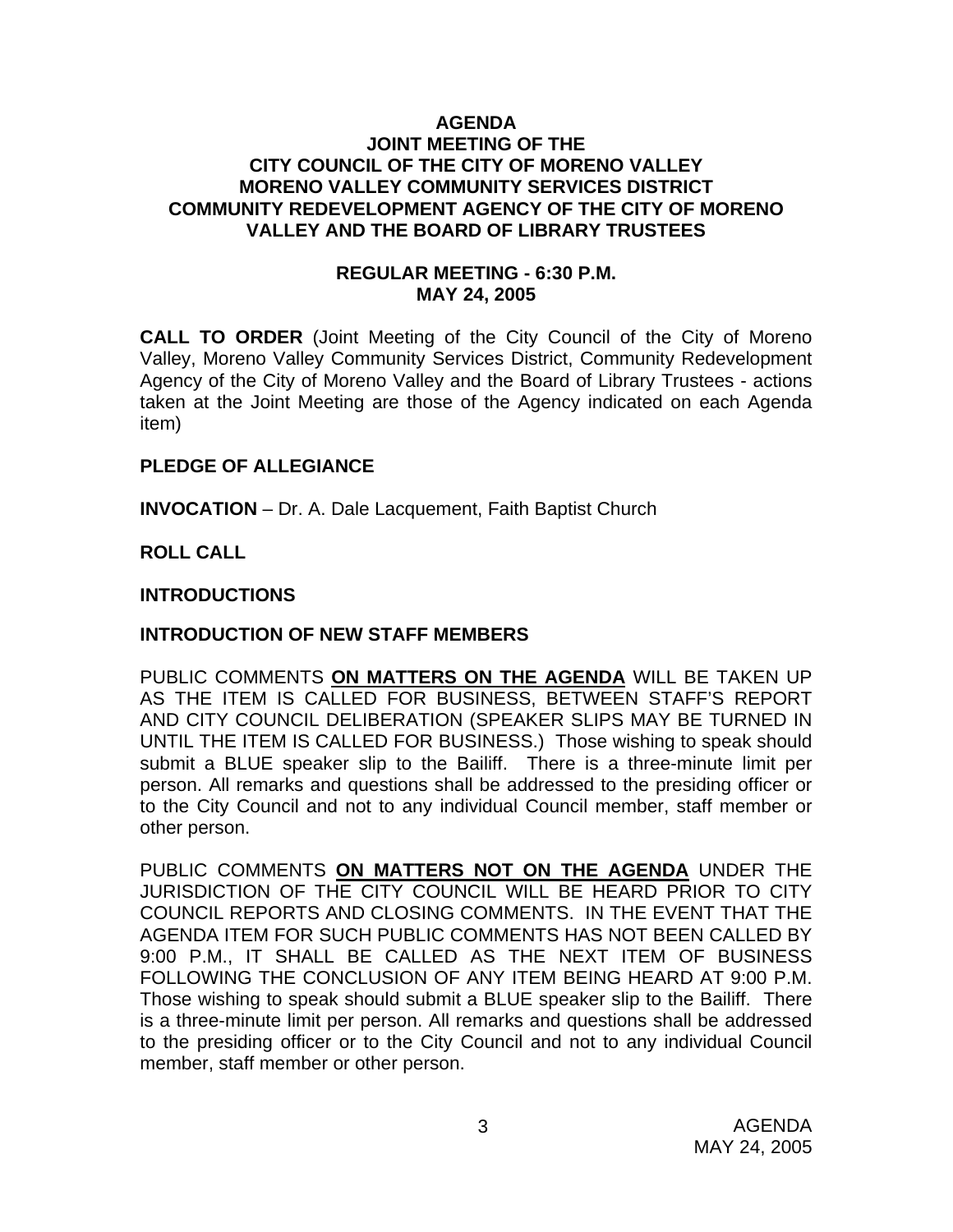#### **JOINT CONSENT CALENDARS (SECTIONS A-D) OF THE CITY COUNCIL OF THE CITY OF MORENO VALLEY, MORENO VALLEY COMMUNITY SERVICES DISTRICT, COMMUNITY REDEVELOPMENT AGENCY OF THE CITY OF MORENO VALLEY, AND THE BOARD OF LIBRARY TRUSTEES**

All items listed under the Consent Calendars, Sections A, B, C, and D are considered to be routine and non-controversial, and may be enacted by one motion unless a member of the Council, Community Services District, Redevelopment Agency or the Board of Library Trustees requests that an item be removed for separate action. The motion to adopt the Consent Calendars is deemed to be a separate motion by each Agency and shall be so recorded by the City Clerk. Items withdrawn for report/discussion will be heard after public hearing items.

# **A. CONSENT CALENDAR** - **CITY COUNCIL**

- A1. ORDINANCES FIRST READING BY TITLE ONLY Recommendation: Waive reading of all Ordinance Introductions and read by title only.
- A2. MINUTES REGULAR MEETING OF MAY 10, 2005 (Report of: City Clerk's Department) Recommendation: Approve as submitted.
- A3. APPROVAL OF SUBMITTED GRANT APPLICATION FOR THE HAZARD ELIMINATION SAFETY (HES) PROGRAM, FEDERAL FISCAL YEAR (FFY) 2005/2006 (Report of: Police Department) Recommendation: Approve the submitted grant application for the HES Program, FFY 2005/2006.
- A4. AUTHORIZATION TO AWARD THE CONSTRUCTION CONTRACT FOR THE TRAFFIC SIGNALS AT INDIAN STREET AND BAY AVENUE AND AT LASSELLE STREET AND JOHN F. KENNEDY DRIVE, PROJECT NOS. 03-13766123 AND 03- 13768123 (Report of: Public Works Department) Recommendation: Award the construction contract for the traffic signals at Indian Street and Bay Avenue and at Lasselle Street and John F. Kennedy Drive to New West Signal, 14055 Foothill Blvd, Fontana, California 91730, the lowest responsible bidder; authorize the Mayor to execute a contract with New West Signal; authorize a transfer totaling \$170,000.00 from the Annual Pavement Resurfacing, Measure A (Account No. 125.56330) funds and establish two new accounts. Allot \$95,000.00 for the traffic signal at Indian Street and Bay Avenue into a new Measure A account (125.\_\_\_\_), and \$75,000.00 for the traffic signal at Lasselle Street and John F. Kennedy Drive into a new Measure A account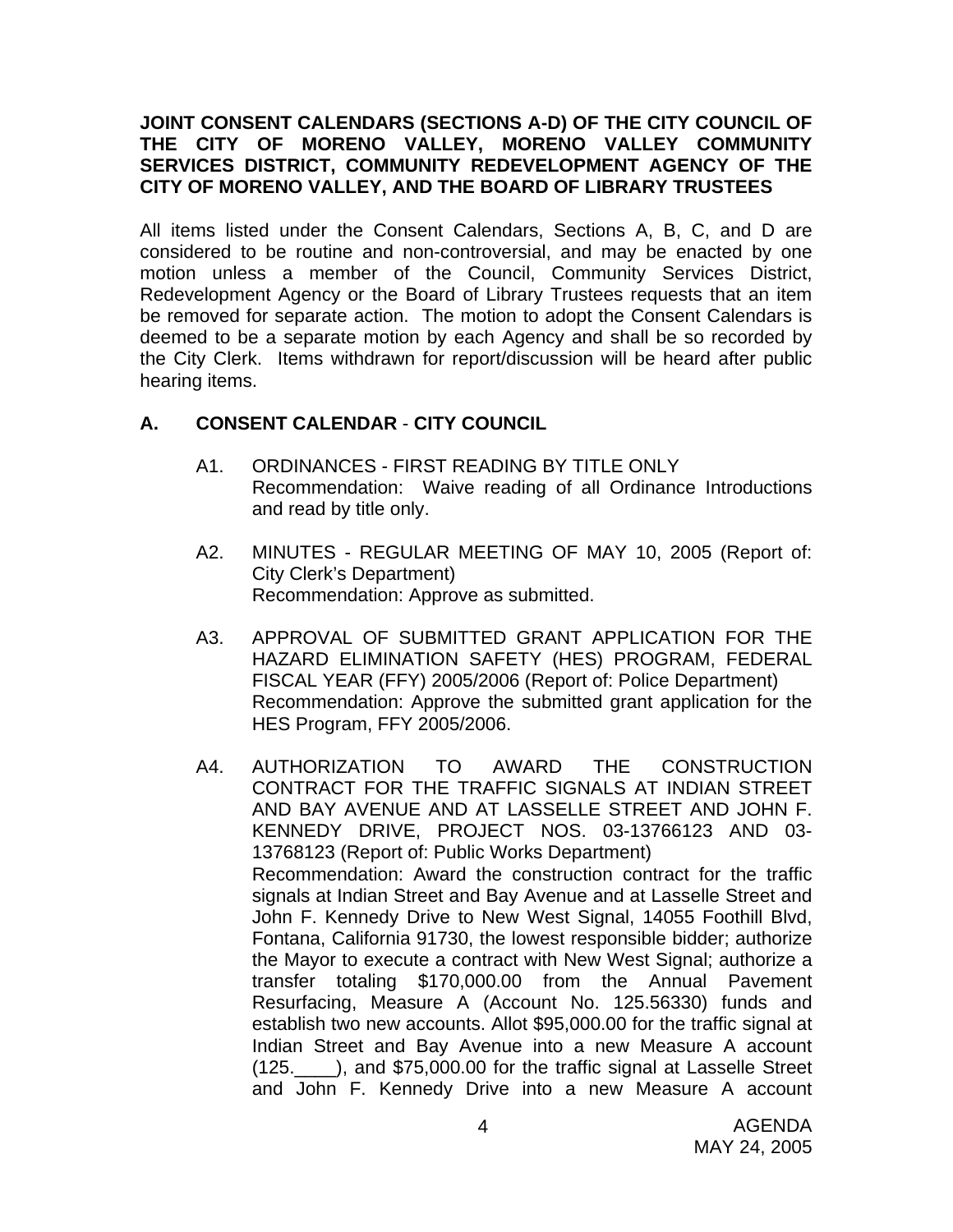(125.\_\_\_\_) to fund the shortfall; authorize the appropriation of \$45,000.00 from the unencumbered Air Quality Management (Fund 137) fund balance for the traffic signal at Lasselle Street and John F. Kennedy Drive into Account No. 137.68123 to fund the shortfall; authorize the issuance of two (2) Purchase Orders for New West Signal in the amounts of \$255,575 (the bid amount plus 10% contingency) for the traffic signal at Indian Street and Bay Avenue (Account Nos. 125.\_\_\_\_ and 137.66123), and \$257,707 for the traffic signal at Lasselle Street and John F. Kennedy Drive (Account Nos. 125.\_\_\_\_ and 137.68123).

- A5. APPROVAL OF PARCEL MAP 31990 AND ACCEPT AGREEMENT FOR PUBLIC RIGHT-OF-WAY IMPROVEMENTS, SOUTHWEST CORNER OF FREDERICK STREET AND CALLE SAN JUAN DE LOS LAGOS, SUBDIVIDER – MORENO VALLEY GATEWAY, LLC, 30448 RANCHO VIEJO ROAD, SAN JUAN CAPISTRANO, CA 92675 (Report of: Public Works Department) Recommendation: Approve Parcel Map 31990, authorize the City Clerk to sign the map and transmit said map to the County Recorder's Office for recordation; accept the Agreement for Public Improvements; authorize the Mayor to execute the Agreement; and direct the City Clerk to forward the signed Agreement to the County Recorder's Office for recordation.
- A6. FINAL MAP 23097 ACCEPT REPLACEMENT SECURITY AND AGREEMENT FOR PUBLIC IMPROVEMENTS, SAMUEL LANE, WEST OF PIGEON PASS ROAD, SUBDIVIDER BREAKTHROUGH CHURCH OF GOD IN CHRIST, 22620 GOLDENCREST DRIVE, SUITE 121, MORENO VALLEY, CA 92553 (Report of: Public Works Department) Recommendation: Accept the replacement Agreement for Public Improvements for Final Map 23097; authorize the Mayor to execute the agreement; accept the Deed of Trust, as reviewed and approved by the City Attorney, as security for the required public improvements; direct the City Clerk to forward the signed agreement and Deed of Trust to the County Recorder's office for recordation; and instruct the City Engineer to prepare the exoneration of the Faithful Performance Bond and Material & Labor Bond provided by Jan A. Zuppardo and Charles S. Zuppardo Jr. upon acceptance of the replacement security and Agreement for Public Improvements.
- A7. APPROVAL OF FINAL MAP 31284-1– SINGLE FAMILY RESIDENTIAL PROJECT, AND ACCEPT BONDS & AGREEMENT FOR PUBLIC RIGHT-OF-WAY IMPROVEMENTS, SOUTH SIDE OF COTTONWOOD AVENUE BETWEEN QUINCY STREET AND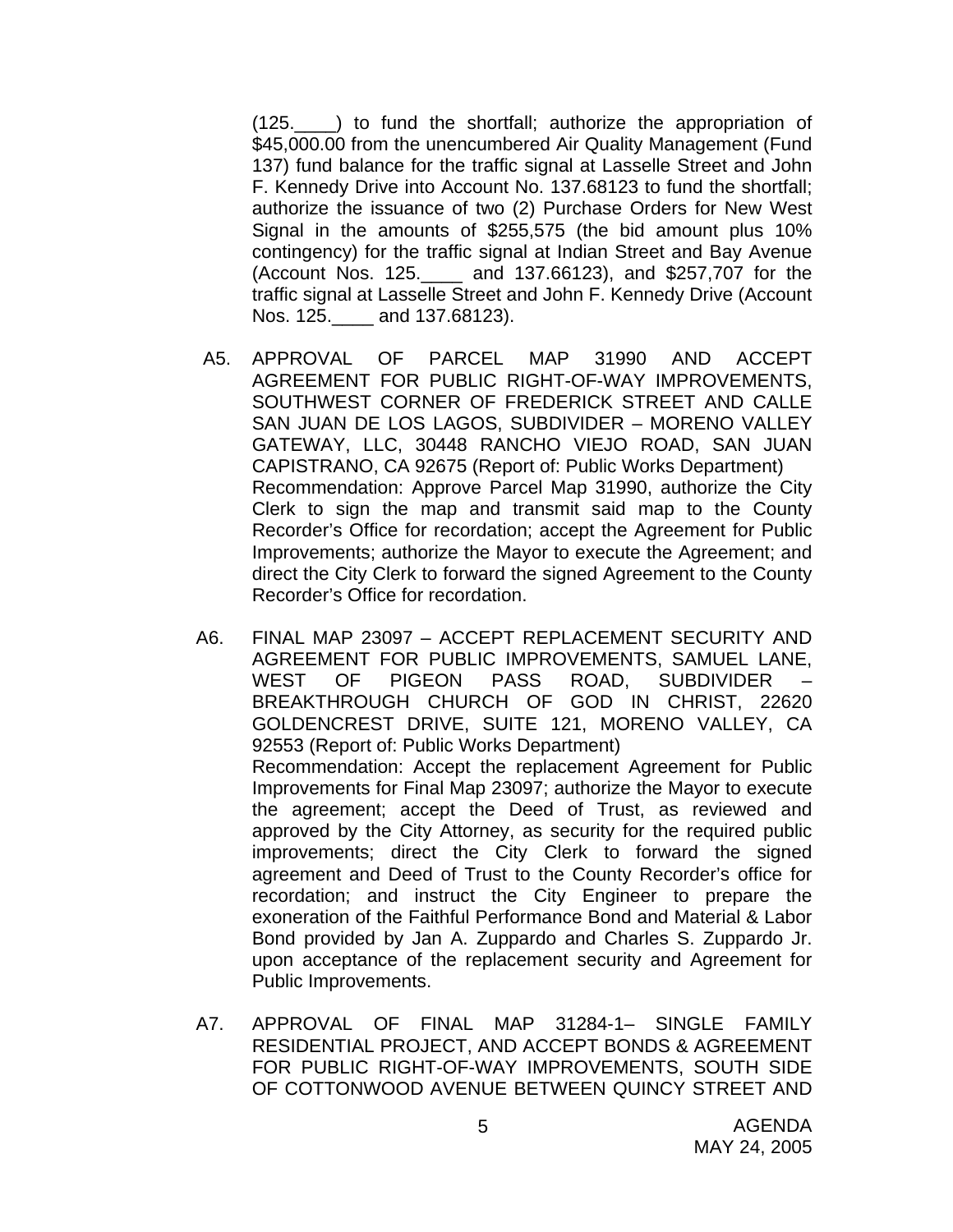MORENO BEACH DRIVE, SUBDIVIDER - MERITAGE HOMES OF CALIFORNIA, INC.,19600 FAIRCHILD ROAD, SUITE 270, IRVINE, CA 92612 (Report of: Public Works Department) Recommendation: Approve Final Map 31284-1, authorize the City Clerk to sign the map and transmit said map to the County Recorder's Office for recordation; accept the Bonds and Agreement for Public Improvements; authorize the Mayor to execute the Agreement; and direct the City Clerk to forward the signed Agreement to the County Recorder's Office for recordation.

- A8. APPROVAL OF QUARTERLY INVESTMENT REPORT QUARTER ENDED MARCH 31, 2005 (Report of: Finance Department) Recommendation: Approve and accept the quarterly investment report, in compliance with California Government Code Section 53646.
- A9. APPROVAL OF WAL-MART REAL ESTATE BUSINESS TRUST LINE EXTENSION AGREEMENT (Report of: Public Works Department) Recommendation: Approve the Line Extension Agreement by and between the City of Moreno Valley and Wal-Mart Real Estate Business Trust.
- A10. ANNUAL REVIEW OF DEVELOPMENT AGREEMENT FOR THE TOWNGATE SPECIFIC PLAN (Report of: Community Development Department) Recommendation: Determine that the property owner(s) has complied in good faith with the terms and conditions of the Development Agreement for the Towngate Specific Plan.
- A11. APPROVAL OF GRANT APPLICATION SUBMITTALS FOR THE BICYCLE AND PEDESTRIAN FACILITIES PROGRAM, SENATE BILL 821 (SB 821) (Report of: Public Works Department) Recommendation: Approve the submittal of the grant applications for the Bicycle and Pedestrian Facilities Program.
- A12. ACQUISITION/FINANCING AGREEMENT FOR PROPOSED COMMUNITY FACILITIES DISTRICT NO. 4 (CENTERPOINTE BUSINESS PARK – INFRASTRUCTURE) (Report of: Public Works Department) Recommendation: Approve the Acquisition/Financing Agreement by and among the City of Moreno Valley and Ridge Property Trust (the "Agreement") for proposed Community Facilities District No. 4 (Centerpointe Business Park – Infrastructure) ("CFD No. 4").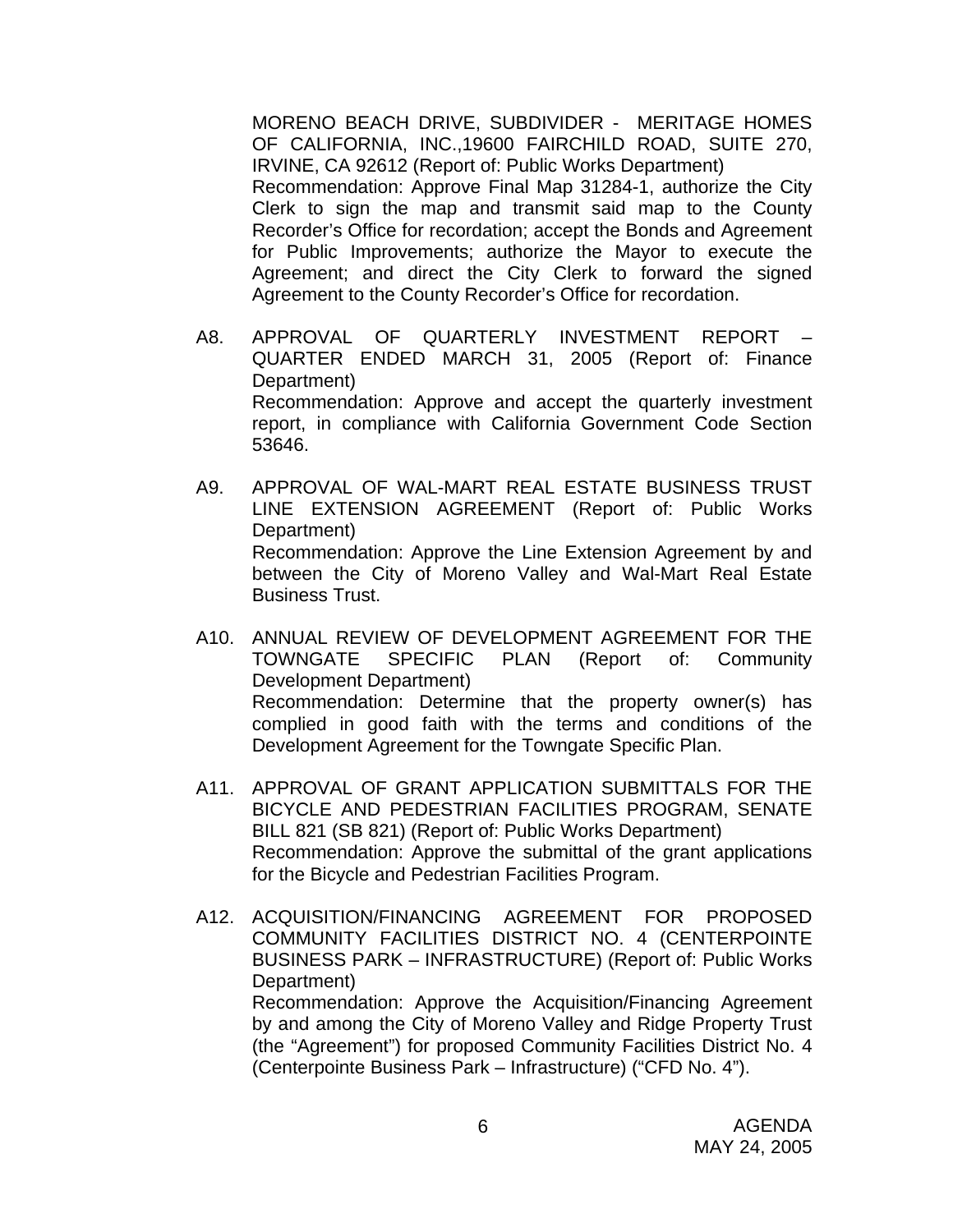A13. WARRANT REPORT – APRIL 30, 2005 (Report of: Finance Department) Recommendation: Adopt Resolution No. 2005-42, approving the Warrant Report, dated April, 2005 in the total amount of \$8,939,468.99.

Resolution No. 2005-42

A Resolution of the City Council of the City of Moreno Valley, California, Approving the Warrant Report Dated April 30, 2005

- A14. REQUEST ADOPTION OF PLANS AND SPECIFICATIONS, AND AUTHORIZATION TO ADVERTISE FOR CONSTRUCTION BIDS FOR THE AQUEDUCT BIKE TRAIL FROM JOHN F. KENNEDY DRIVE TO PAN AM BOULEVARD, PROJECT NOS. 02-46165321 AND 98-92492 (Report of: Public Works Department) Recommendation: Adopt the plans and specifications that are on file in the office of the City Engineer; and authorize the City Clerk to advertise the project for construction bids upon receipt of Caltrans authorization to proceed.
- A15. TRACTS 31212, 31213, 31326, 31327 APPROVAL OF COOPERATIVE AGREEMENT FOR MORENO MASTER DRAINAGE PLAN LINES J, J-2, J-3, J-4, AND J-6, BETWEEN THE RIVERSIDE COUNTY FLOOD CONTROL AND WATER CONSERVATION DISTRICT, CITY OF MORENO VALLEY, AND WESTERN PACIFIC HOUSING, INC., SOUTH OF COTTONWOOD AVENUE, BETWEEN LASSELLE STREET AND NASON STREET – SUBDIVIDER: WESTERN PACIFIC HOUSING, INC., 16755 VON KARMAN AVE., SUITE 200, IRVINE, CA 92606 (Report of: Public Works Department) Recommendation: Approve the Cooperative Agreement between the Riverside County Flood Control and Water Conservation District, City of Moreno Valley, and Western Pacific Housing, Inc. for the Moreno Master Drainage Plan Line J, J-2, J-3, J-4, and J-6;

authorize the Mayor to execute the agreement; and direct the City Clerk to forward the signed agreement to the Riverside County Flood Control and Water Conservation District.

#### **B. CONSENT CALENDAR** - **COMMUNITY SERVICES DISTRICT**

B1. ORDINANCES - FIRST READING BY TITLE ONLY Recommendation: Waive reading of all Ordinance Introductions and read by title only.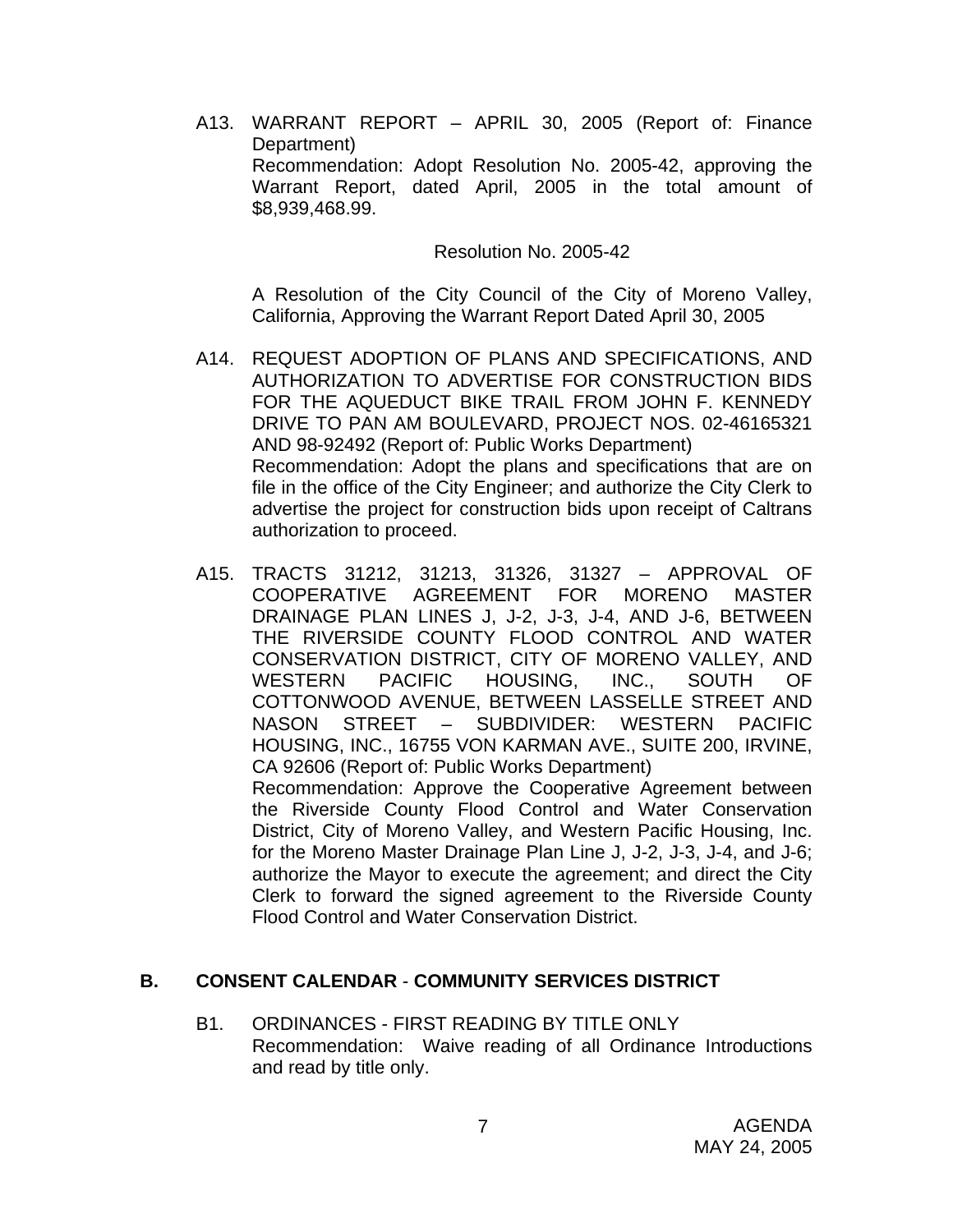- B2. MINUTES REGULAR MEETING OF MAY 10, 2005 (Report of: City Clerk's Department) Recommendation: Approve as submitted.
- B3. NOTICE OF COMPLETION AND ACCEPTANCE OF THE ARTERIAL WALL FAÇADE, PILASTER, FENCING, ARBOR AND MONUMENT STRUCTURE REPAIR, MORENO VALLEY RANCH SPECIFIC PLAN - PROJECT NO. 03-18278240-50 (Report of: Public Works Department) Recommendation: Ratify Contract Change Order Nos. 1, 2, and 3 (Final); accept the work as complete for the arterial wall façade, pilaster, fencing, arbor and monument structure repair, as performed by Thomco Construction, Inc., 2121 West Crescent Avenue, Suite A, Anaheim, CA 92801; direct the City Clerk, acting in the capacity of Secretary to the CSD Board, to record the Notice of Completion within ten (10) days, at the office of the County Recorder of Riverside County, as required by Section 3093 of the California Civil Code; and authorize the Director of Finance to release the retention to Thomco Construction, Inc., thirty-five (35) calendar days after the date of recordation of the Notice of Completion, if no claims are filed against the project.
- B4. REPORT TO CONSIDER PUBLIC COMMENTS REGARDING MORENO VALLEY COMMUNITY SERVICES DISTRICT PROPOSED 2005/2006 ANNUAL CHARGES (Report of: Public Works Department) Recommendation: Accept Public comment regarding the CSD proposed fiscal year (FY) 2005/2006 annual charges. The proposed charges shall provide for continued services to parks, recreation, residential street lighting and improvements, arterial street lighting, parkway landscaping, extensive parkway landscaping, internal parkway landscaping/walls, and medians during FY 2005/2006, as submitted in the Annual Levy Report on file in the office of the City Clerk.
- B5. PUBLIC MEETING TO CONSIDER PUBLIC COMMENTS REGARDING MAIL BALLOT PROCEEDING FOR THE PROPOSED COMMUNITY SERVICES DISTRICT (CSD) ZONE E (HIGH-SERVICE-LEVEL PARKWAY LANDSCAPE MAINTENANCE) ANNUAL CHARGE ADJUSTMENT FOR ZONE E-1 (TOWNGATE), ZONE E-2 (HIDDEN SPRINGS) AND ZONE E-3 (MORENO VALLEY RANCH – WEST) (Report of: Public Works Department)

Recommendation: Accept public comments regarding the mail ballot proceeding for the proposed CSD Zone E annual charge adjustment for Zone E-1 (TownGate), Zone E-2 (Hidden Springs)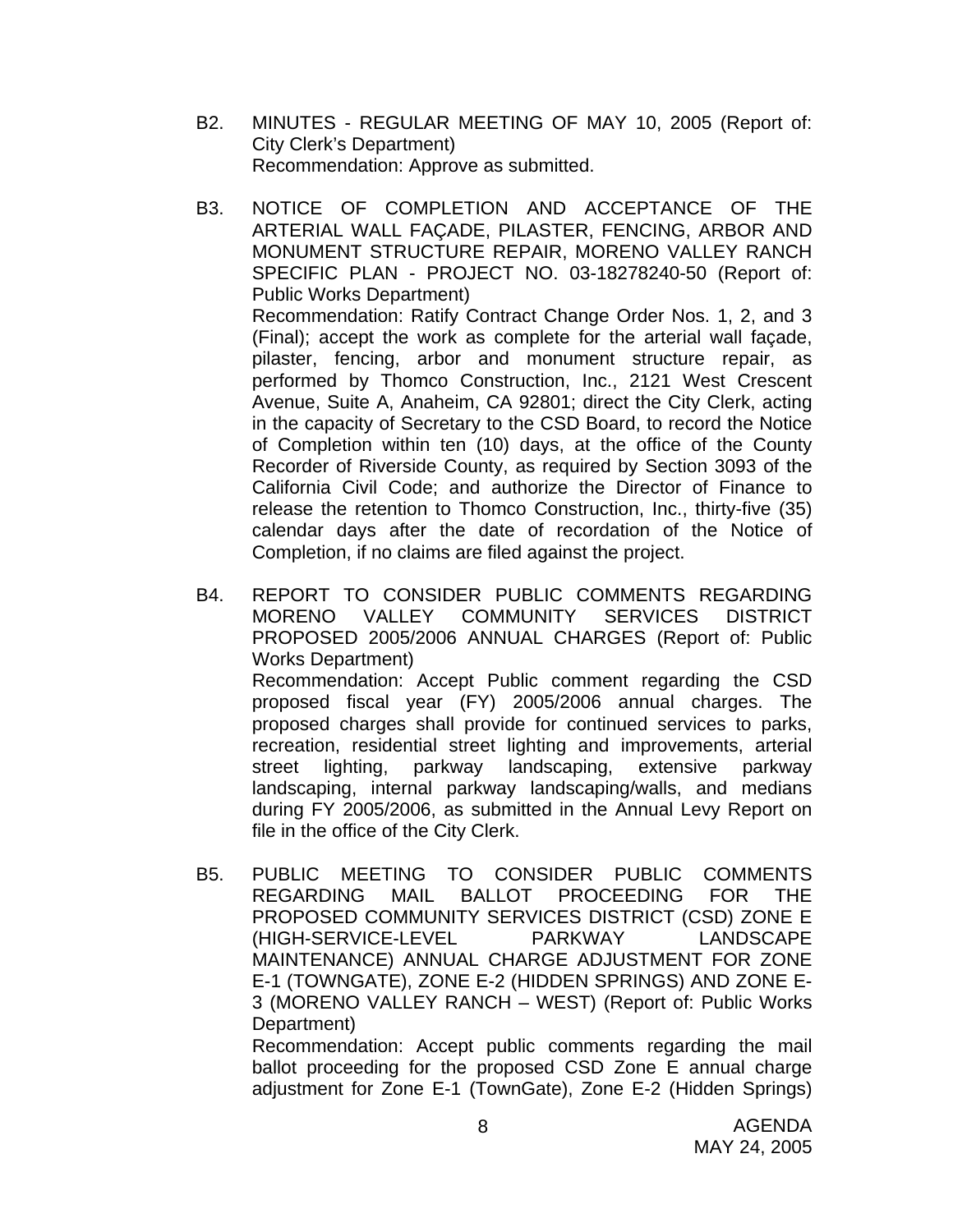and Zone E-3 (Moreno Valley Ranch-West) specific plan areas.

- B6. EXTENSION OF CONTRACT PROJECT NO. E-3/04 MAINTENANCE OF EXTENSIVE LANDSCAPING AND IRRIGATION – MORENO VALLEY RANCH WEST (Report of: Public Works Department) Recommendation: Approve the Amendment to Agreement for MVCSD Project E-3/04 to extend the term of the contract for an additional one-year period; authorize the President of the MVCSD Board to execute said Amendment with Bemus Landscape, Inc. of Santa Ana, California; authorize the Purchasing Manager, at the start of Fiscal Year 2005/2006, to issue open purchase orders to Bemus Landscape, Inc. in the amounts of: a) One Hundred Three Thousand Three Hundred Ninety-Six Dollars and 80/100 (\$103,396.80) for twelve months of base maintenance service, and; b) Fourteen Thousand Six Hundred and Twenty-Eight Dollars and No/100 (\$14,628.00) for anticipated Additional Work per Section 3., paragraph d. of the Amendment to Agreement.
- B7. EXTENSION OF CONTRACT PROJECT NO. E-4/03 MAINTENANCE OF EXTENSIVE LANDSCAPING AND IRRIGATION – MORENO VALLEY RANCH EAST (Report of: Public Works Department) Recommendation: Approve the Amendment to Agreement for MVCSD Project E-4/03 to extend the term of the contract for an additional one-year period; authorize the President of the MVCSD Board to execute said Amendment with Bemus Landscape, Inc. of Santa Ana, California; and authorize the Purchasing Manager, at the start of Fiscal Year 2005/2006, to issue open purchase orders to Bemus Landscape, Inc. in the amounts of: a) One Hundred Sixty-Six Thousand Eight Hundred Dollars and 48/100 (\$166,800.48) for twelve months of base maintenance service, and; b) Eighteen Thousand Thirty-Three Dollars and No/100 (\$18,033.00) for anticipated Additional Work per Section 3., paragraph d. of the amended Agreement.
- B8. SUB-LEASE OF THE FITNESS ROOM IN THE CONFERENCE AND RECREATION CENTER TO FITNESS 19 TO EQUIP AND OPERATE A FITNESS CENTER (Report of: Parks and Recreation) Recommendation: Approve the sub-lease of the fitness room in the Moreno Valley Conference and Recreation Center to Fitness 19 to provide exercise equipment and operate a fitness center.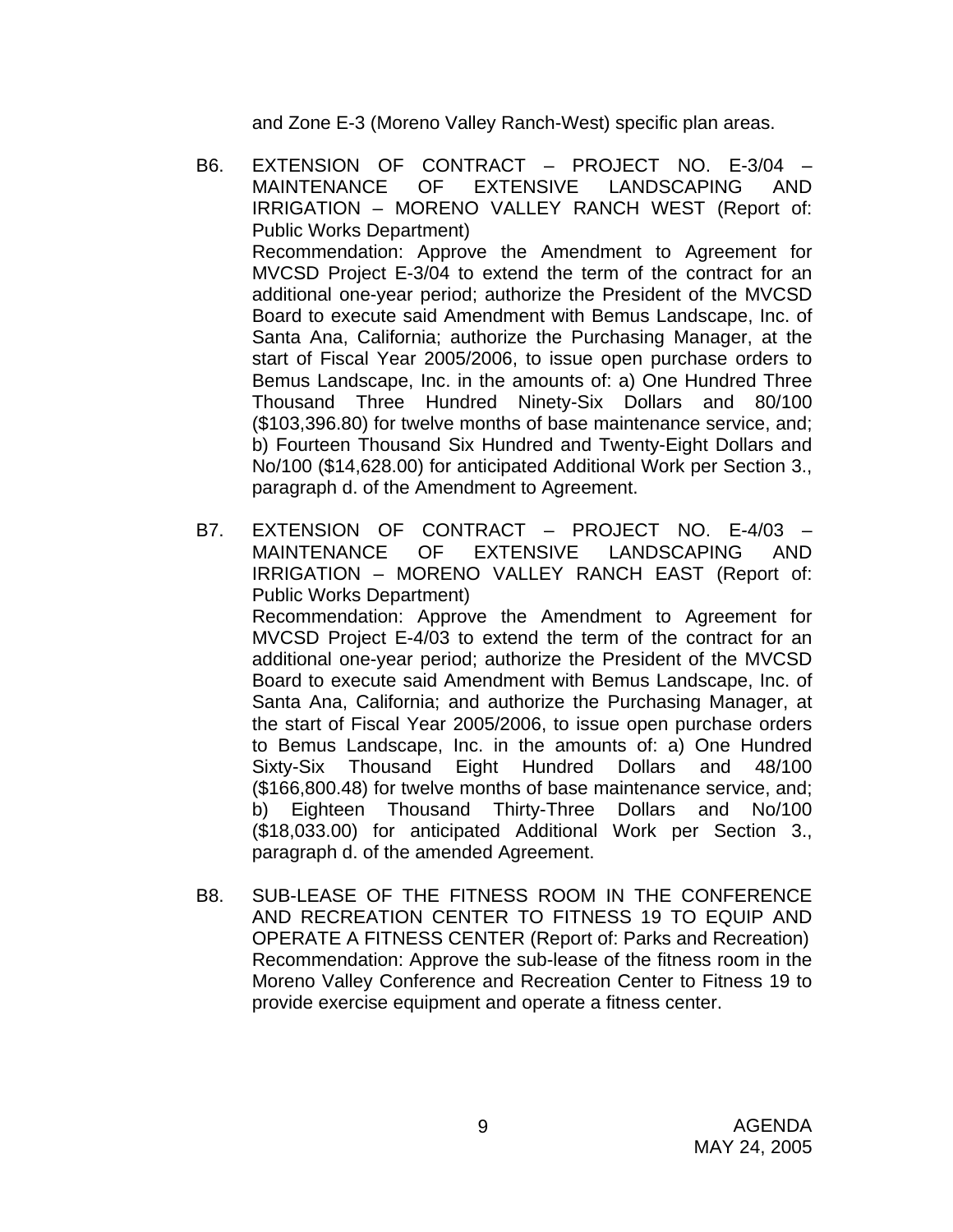#### **C. CONSENT CALENDAR** - **COMMUNITY REDEVELOPMENT AGENCY**

- C1. ORDINANCES FIRST READING BY TITLE ONLY Recommendation: Waive reading of all Ordinance Introductions and read by title only.
- C2. MINUTES REGULAR MEETING OF MAY 10, 2005 (Report of: City Clerk's Department) Recommendation: Approve as submitted.

# **D. CONSENT CALENDAR** - **BOARD OF LIBRARY TRUSTEES**

- D1. ORDINANCES FIRST READING BY TITLE ONLY Recommendation: Waive reading of all Ordinance Introductions and read by title only.
- D2. MINUTES REGULAR MEETING OF MAY 10, 2005 (Report of: City Clerk's Department) Recommendation: Approve as submitted.

# **E. PUBLIC HEARINGS**

Questions or comments from the public on a Public Hearing matter are limited to five minutes per individual and must pertain to the subject under consideration.

Those wishing to speak should complete and submit a GOLDENROD speaker slip to the Bailiff.

- E1. PUBLIC HEARING TO ADOPT FISCAL YEAR 2004-2005 ANNUAL ACTION PLAN AMENDMENT #2 AND 2005-2006 ANNUAL ACTION PLAN AMENDMENT #1 (Report of: Economic Development Department) Recommendation: That the City Council:
	- 1. Conduct a Public Hearing to allow the public an opportunity to comment on the proposed 2004-05 Annual Action Plan Amendment #2 and the proposed 2005-06 Annual Action Plan Amendment #1;
	- 2. Adopt the proposed 2004-05 Annual Action Plan Amendment #2 and,
	- 3. Adopt the proposed 2005-06 Annual Action Plan Amendment #1.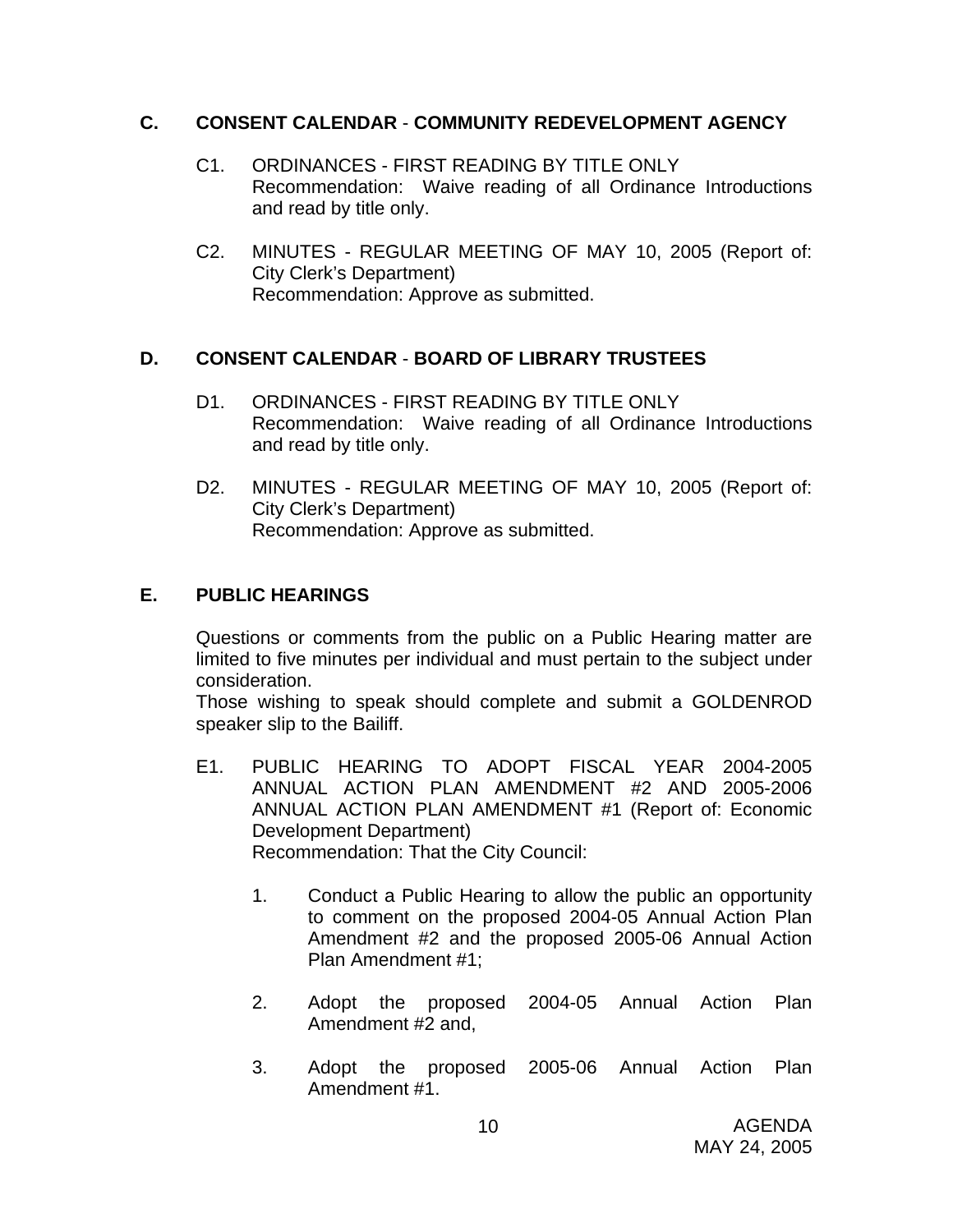- E2. PUBLIC HEARING FOR AN AMENDMENT TO THE 2005-2010 IMPLEMENTATION PLAN OF THE COMMUNITY REDEVELOPMENT AGENCY OF THE CITY OF MORENO VALLEY (Report of: Economic Development Department) Recommendation: That the Chairperson and Members of the Board of Directors of the Community Redevelopment Agency of the City of Moreno Valley:
	- 1. Conduct a Public Hearing to amend the 2005-2010 Implementation Plan; and
	- 2. Approve the amendment to the 2005-2010 Implementation Plan to incorporate four additional capital improvement projects.

#### **ADJOURNMENT OF REGULAR MORENO VALLEY JOINT CITY COUNCIL MEETING TO SPECIAL JOINT PUBLIC HEARING OF THE MORENO VALLEY PUBLIC FACILITIES FINANCING CORPORATION (MVPFFC) AND THE MORENO VALLEY CITY COUNCIL**

CALL TO ORDER

ROLL CALL

Questions or comments from the public on a Public Hearing matter are limited to five minutes per individual and must pertain to the subject under consideration. Those wishing to speak should complete and submit a GOLDENROD speaker slip to the Bailiff.

# **E. PUBLIC HEARINGS**

E3. PUBLIC HEARING ON RESOLUTION DECLARING CERTAIN REAL PROPERTY AS EXCESS AND AUTHORIZING SALE A.P.NS 477-220-038 AND 079 (FORMER CIVIC CENTER SITE) (Report of: Economic Development Department) Recommendation: That the City Council and the Moreno Valley Public Facilities Financing Corporation conduct a joint public hearing, allowing citizens to appear and protest the proposed sale of excess property.

#### **ADJOURNMENT**

# **RECONVENE JOINT MEETING OF THE CITY COUNCIL OF THE CITY OF MORENO VALLEY, MORENO VALLEY COMMUNITY SERVICES DISTRICT,**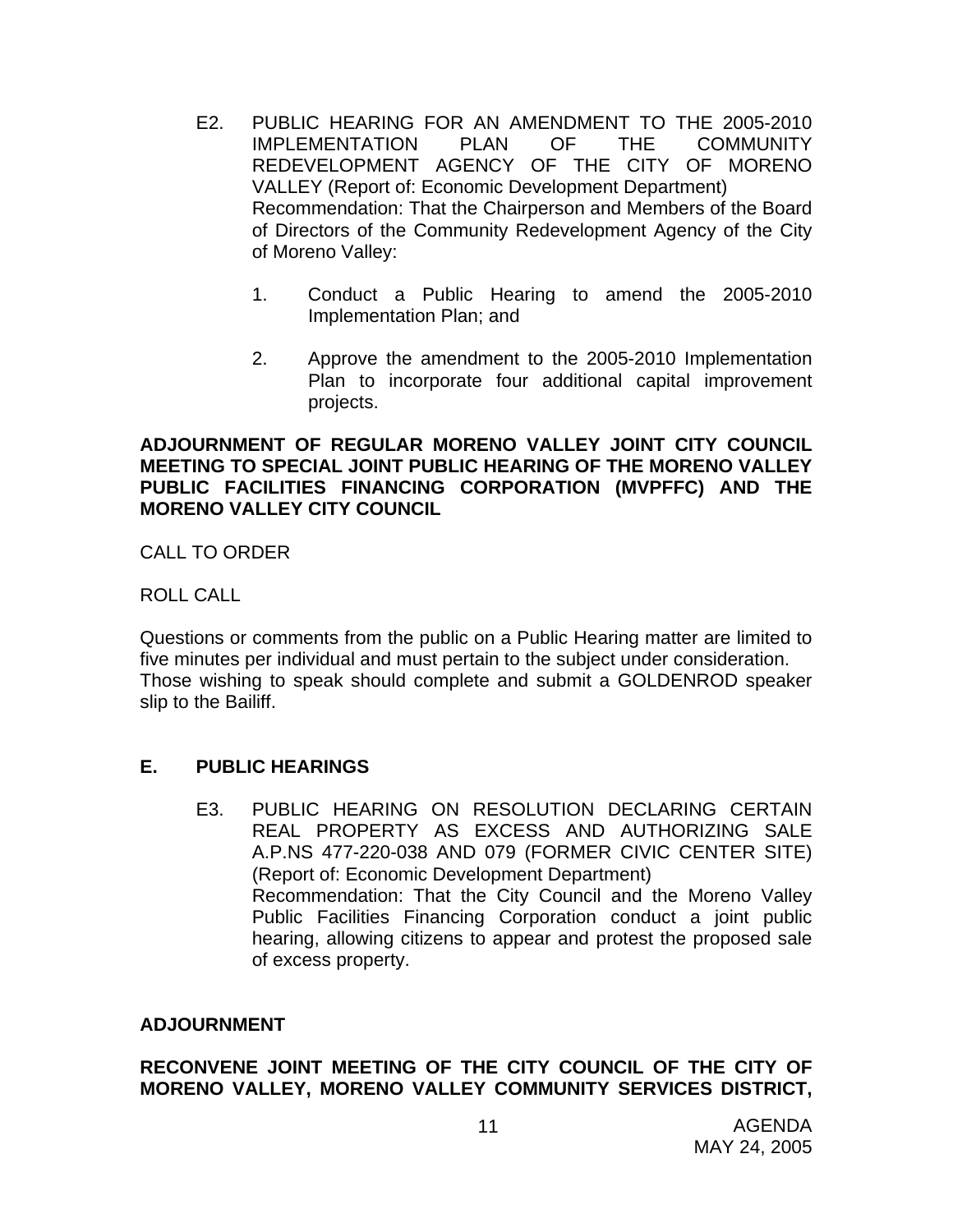**AND THE COMMUNITY REDEVELOPMENT AGENCY OF THE CITY OF MORENO VALLEY** 

# **F. ITEMS REMOVED FROM CONSENT CALENDARS FOR DISCUSSION OR SEPARATE ACTION**

# **G. REPORTS**

- G1. PROPOSED FY 2005/2006 REDEVELOPMENT AGENCY BUDGET & POWERPOINT PRESENTATION (PowerPoint slides to be provided under separate cover) (Report of: Economic Development Department) Recommendation: That the Board of Directors review and comment on the proposed Redevelopment Agency budget for FY 2005/2006.
- G2. CONTINUED FY 05/06 BUDGET DISCUSSION POWERPOINT PRESENTATION (Report of: Finance Department) – Material not available at time of printing – to be provided under separate cover)
- G3. TRAIN GRADE SEPARATION FUNDING PROGRAMS (Report of: Community Development Department) Recommendation: That the City Council adopt Resolution No. 2005-43, joining our neighboring cities in support of the resolution adopted by the Riverside City Council, related to the establishment of a per-container fee that funds construction of necessary grade separations throughout the State of California and offers incentives to logistics firms that participate in an off-peak delivery program.

# Resolution No. 2005-43

A Resolution of the City Council of the City of Moreno Valley, California, Expressing the City Council's Support for the Concepts of a Train Grade Separation Fee (TGSF) and Offering Incentives to Trucking Companies to Participate in a Night Delivery Program to Improve and Enhance Traffic Flow Throughout the City of Moreno Valley and the State of California

- G4. LEGISLATIVE UPDATE (Report of: Interim Assistant City Manager) Recommendation: Receive and file the informational report.
- G5. CITY MANAGER'S REPORT (Informational Oral Presentation not for Council action)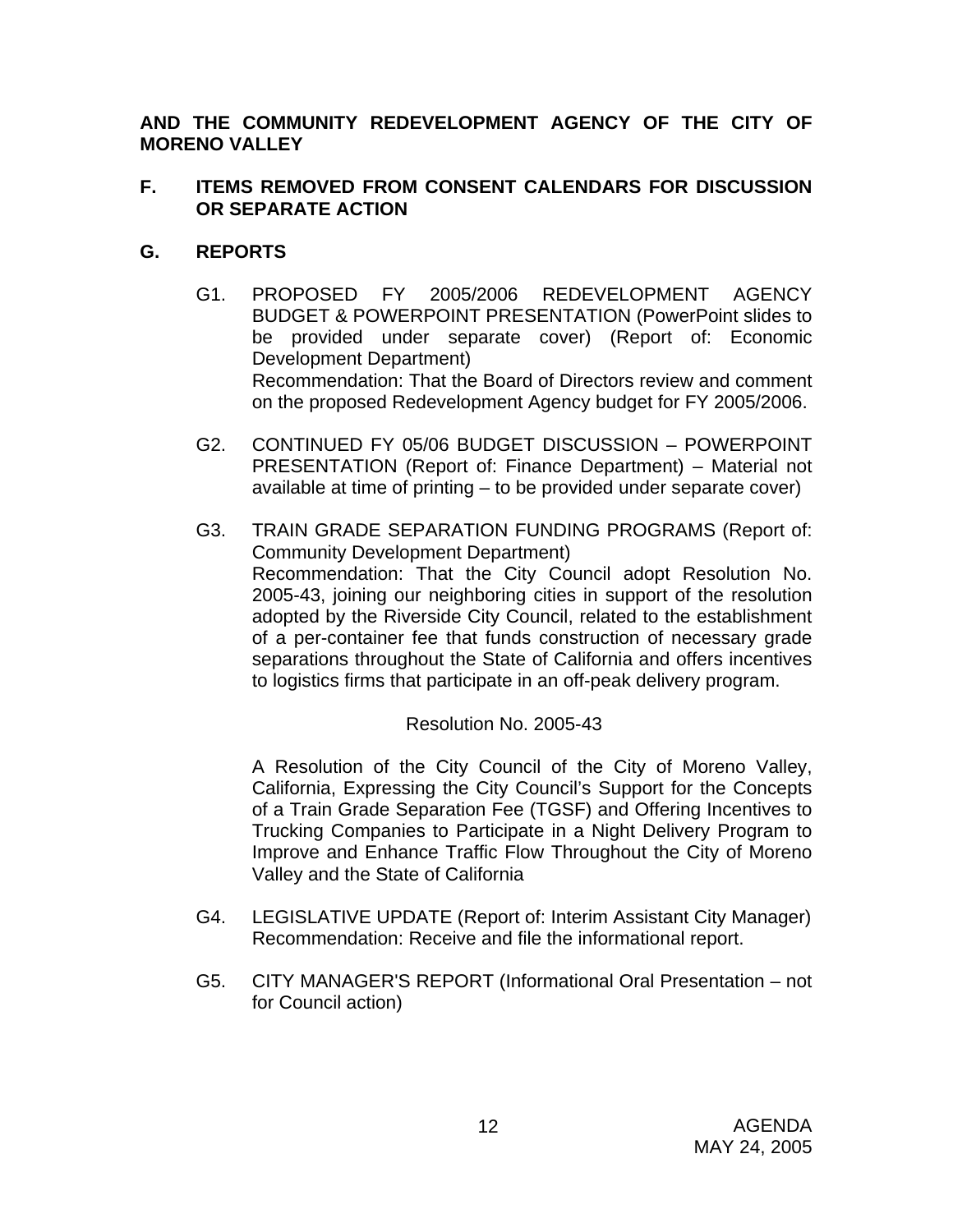# **H. LEGISLATIVE ACTIONS**

ORDINANCES - 1ST READING AND INTRODUCTION – NONE

ORDINANCES - 2ND READING AND ADOPTION - NONE

ORDINANCES - URGENCY ORDINANCES - NONE

RESOLUTIONS – NONE

PUBLIC COMMENTS **ON ANY SUBJECT NOT ON THE AGENDA** UNDER THE JURISDICTION OF THE CITY COUNCIL

Those wishing to speak should complete and submit a BLUE speaker slip to the Bailiff. There is a three-minute time limit per person. All remarks and questions shall be addressed to the presiding officer or to the City Council and not to any individual Council member, staff member or other person.

**CLOSING COMMENTS AND/OR REPORTS OF THE CITY COUNCIL, COMMUNITY SERVICES DISTRICT, OR COMMUNITY REDEVELOPMENT AGENCY**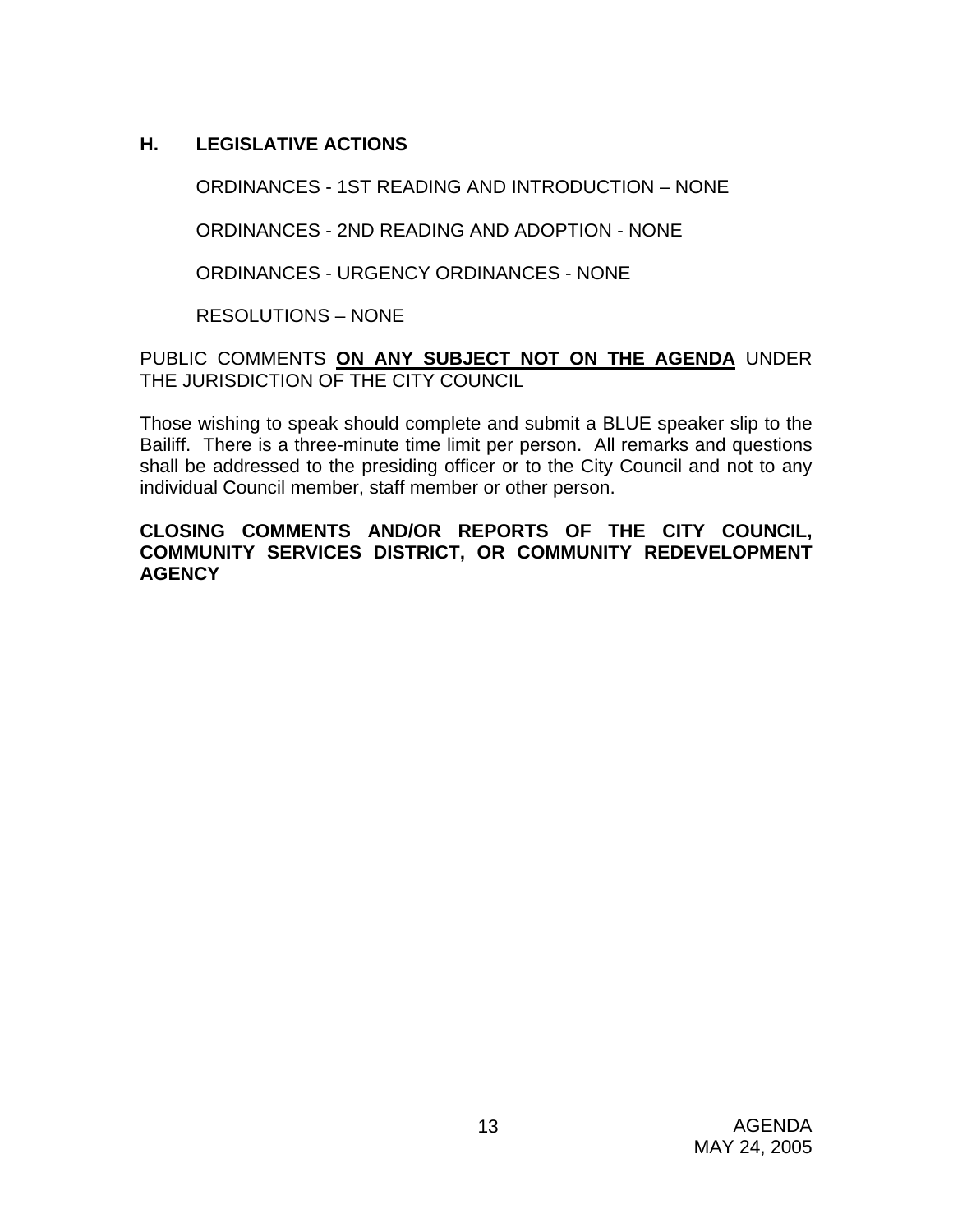# **CLOSED SESSION**

#### **PUBLIC COMMENTS ON CLOSED SESSION ITEMS**

A Closed Session of the City Council, Community Services District and Community Redevelopment Agency of the City of Moreno Valley will be held in the Finance Conference Room, Second Floor, City Hall. The City Council will meet in Closed Session to confer with its legal counsel regarding the following matter(s) and any additional matter(s) publicly and orally announced by the City Attorney in the Council Chamber at the time of convening the Closed Session.

#### • **PUBLIC COMMENTS ON MATTERS ON THE CLOSED SESSION AGENDA UNDER THE JURISDICTION OF THE CITY COUNCIL**

There is a three-minute time limit per person. Please complete and submit a BLUE speaker slip to the City Clerk. All remarks and questions shall be addressed to the presiding officer or to the City Council and not to any individual Council member, staff member or other person.

The Closed Session will be held pursuant to Government Code:

#### 1) SECTION 54957.6 – LABOR NEGOTIATIONS

| a) | <b>Agency Representative:</b> | Gene Rogers |
|----|-------------------------------|-------------|
|    | <b>Employee Organization:</b> | MVCEA       |

 b) Agency Representative: Gene Rogers Employee Organization: MVMA

#### 2) SECTION 54956.8 – REAL ESTATE NEGOTIATIONS

| a) | City Negotiator: | John Strickler                |
|----|------------------|-------------------------------|
|    | Property:        | APN 486-084-001 (Jrs. Market) |
|    | Address:         | 15310 Perris Boulevard        |
|    | Owner:           | Kamal and Wafaa Batech        |
|    |                  |                               |

- 3) SECTION 54956.9(b)(1) CONFERENCE WITH LEGAL COUNSEL SIGNIFICANT EXPOSURE TO LITIGATION Number of Cases: -2-
- 4) SECTION 54956.9(c) CONFERENCE WITH LEGAL COUNSEL INITIATION OF LITIGATION Number of Cases: -2-